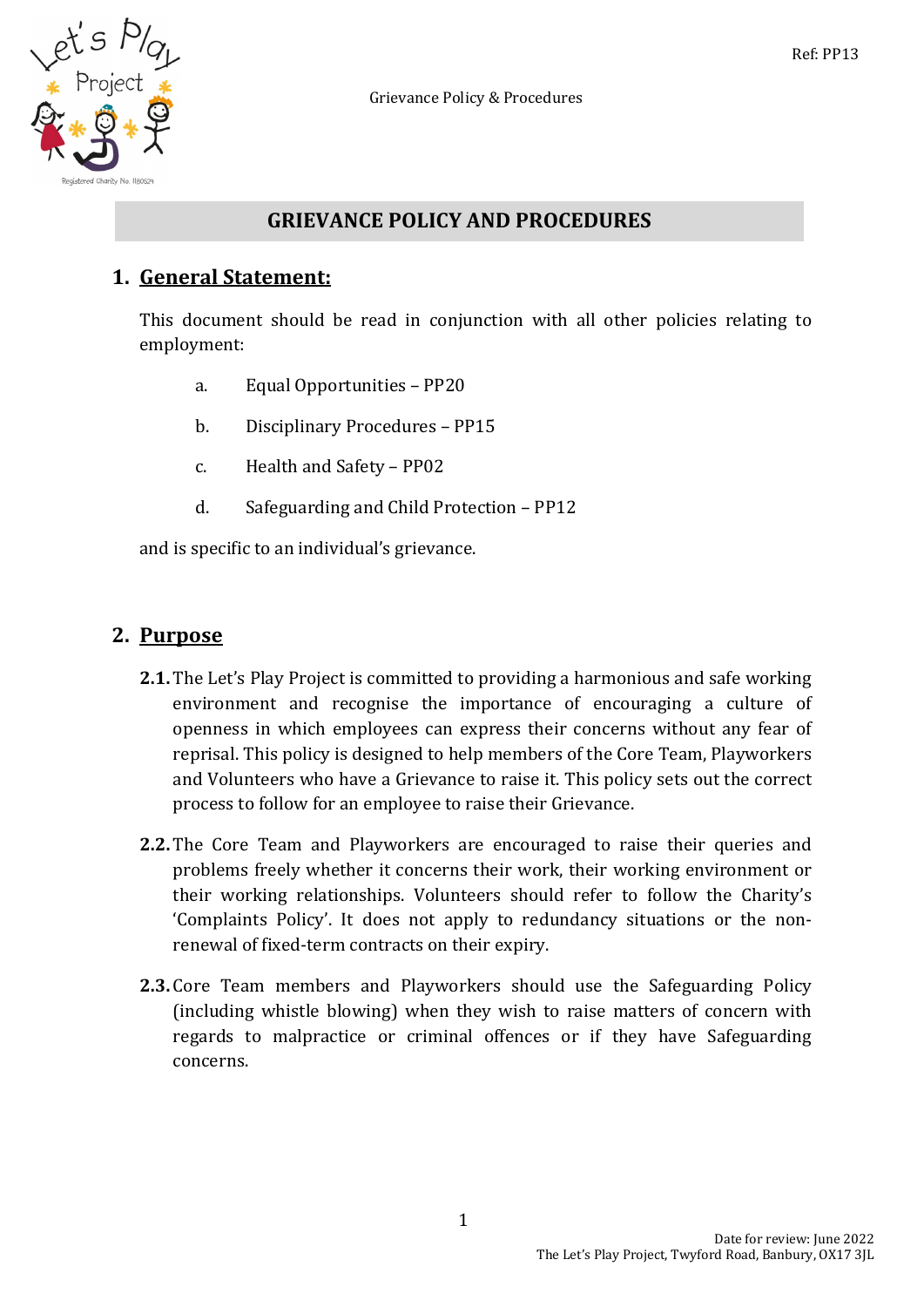

# **3. What is a Grievance?**

- **3.1.**Anyone working at the Let's Play Project may, at some time, have problems or concerns about their work, working conditions or relationships with colleagues that they wish to address with management. Issues that may cause Grievances can include:
	- a. Terms and Conditions
	- b. Health & Safety
	- c. Work Relations
	- d. Bullying & Harassment
	- e. New Working Practices
	- f. Working environment
	- g. Changes
	- h. Discrimination
- **3.2.** Grievances may be raised about matters outside the control of the Let's Play Project, for example a supplier relationship. These matters will be treated in the same way as a Grievance within the charity.

## **4. Principle**

**4.1.**When operating the Grievance Policy & Procedure, the Let's Play Project is committed to fairness and transparency and will aim to ensure the following:

# 4.1.1. **Grievances are handled in accordance with the ACAS Code of Conduct**

- 4.1.2. Matters will be dealt with promptly and will not be unreasonably delayed
- 4.1.3. At all stages of the formal Grievance process the Core Team member or Playworker raising the Grievance will have the right to be accompanied
- 4.1.4. Core Team and Playworkers will have the right to Appeal against any Grievance outcome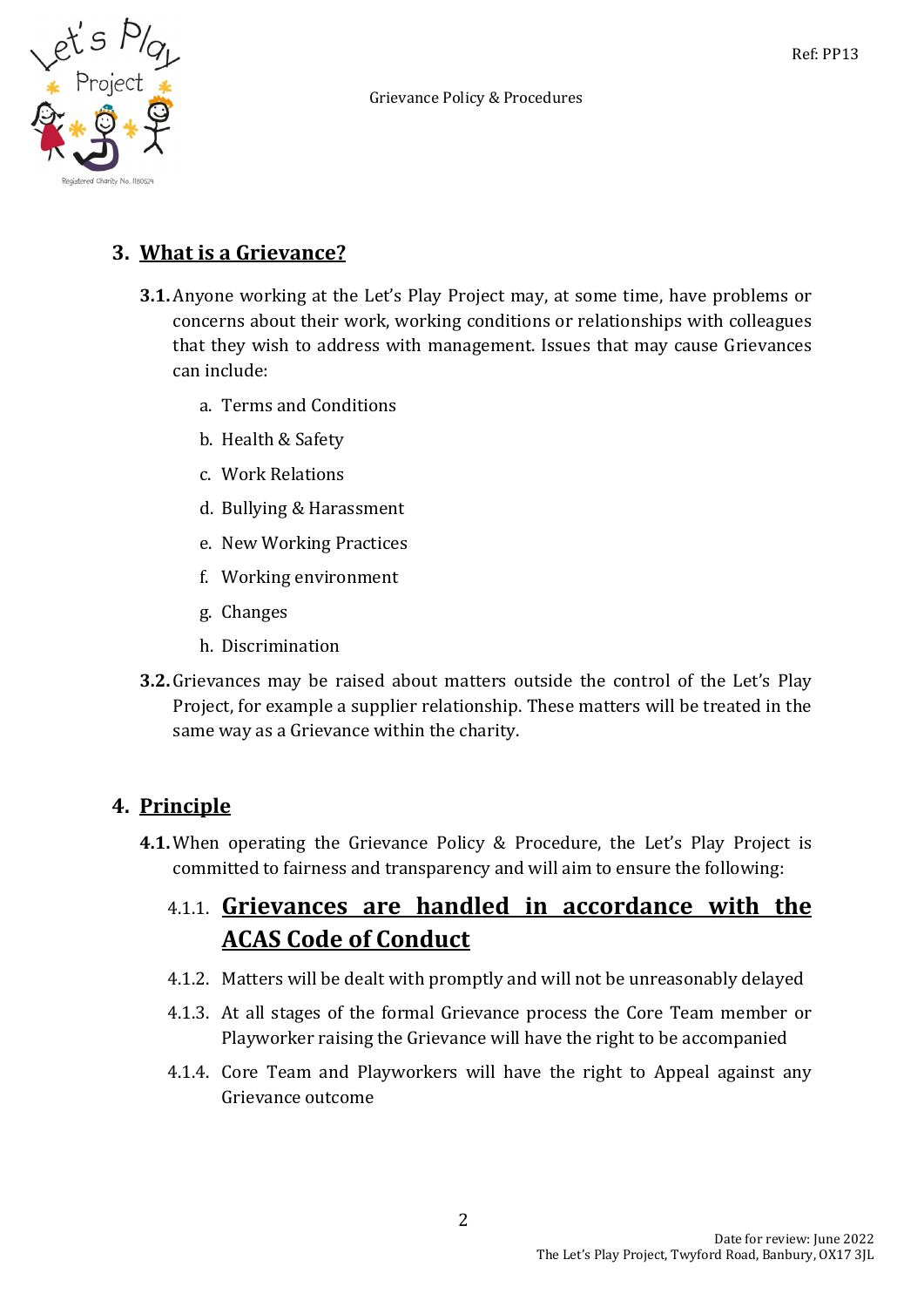

## **5. Procedure**

## **5.1.Informal Procedure**

- 5.1.1. Firstly, a Core Team Member or Playworker should speak to the Activities Manager or Operations Manager about their Grievance. Most Grievances can be resolved quickly and informallyand are often just due to a misunderstanding, lack of communication or mistakes. If the Grievance is in relation to the Activities Manager or Operations Manager, or the Core Team Member or Playworker doesn't feel comfortable talking to the Activities Manager or Operations Manager, they should speak to a Member of the Board of Trustees.
- 5.1.2. If appropriate, mediation via the Board of Trustees will be offered to help resolve issues where it is thought that tackling any underlying relationship issues is the most appropriate course of action. Mediation is a voluntary process where the mediator helps those in dispute to attempt to reach an agreement. Any agreement comes from those in dispute, not from the mediator. The mediator is not there to judge, to say one person is right and the other wrong, or to tell those involved what they should do. The mediator oversees the process of seeking to resolve the problem but not the outcome.
- 5.1.3. If the Grievance can't be resolved informally the Core Team Member or Playworker should proceed with the formal Grievance Process.

### **5.2. Formal procedure**

5.2.1. The sooner the Core Team Member and Playworkers tells us about their Grievance, the sooner it canbe resolved. If the Core Team Member or Playworkers chooses not to raise a Grievance promptly, it will become more difficult to investigate it thoroughly, and in some circumstances, it may not be practical to pursue their Grievance due to the time lapse between the incident or problem occurring, and the Core Team Member or Playworker raising it.

### 5.2.2. **Stage One – Grievance Letter**

- 5.2.3. The Core Team Member or Playworker should put their Grievance in writing and send it to The Board of Trustees. The Grievance letter needs to specify clearly:
	- a. The Grievance that they wish to raise and the basis for it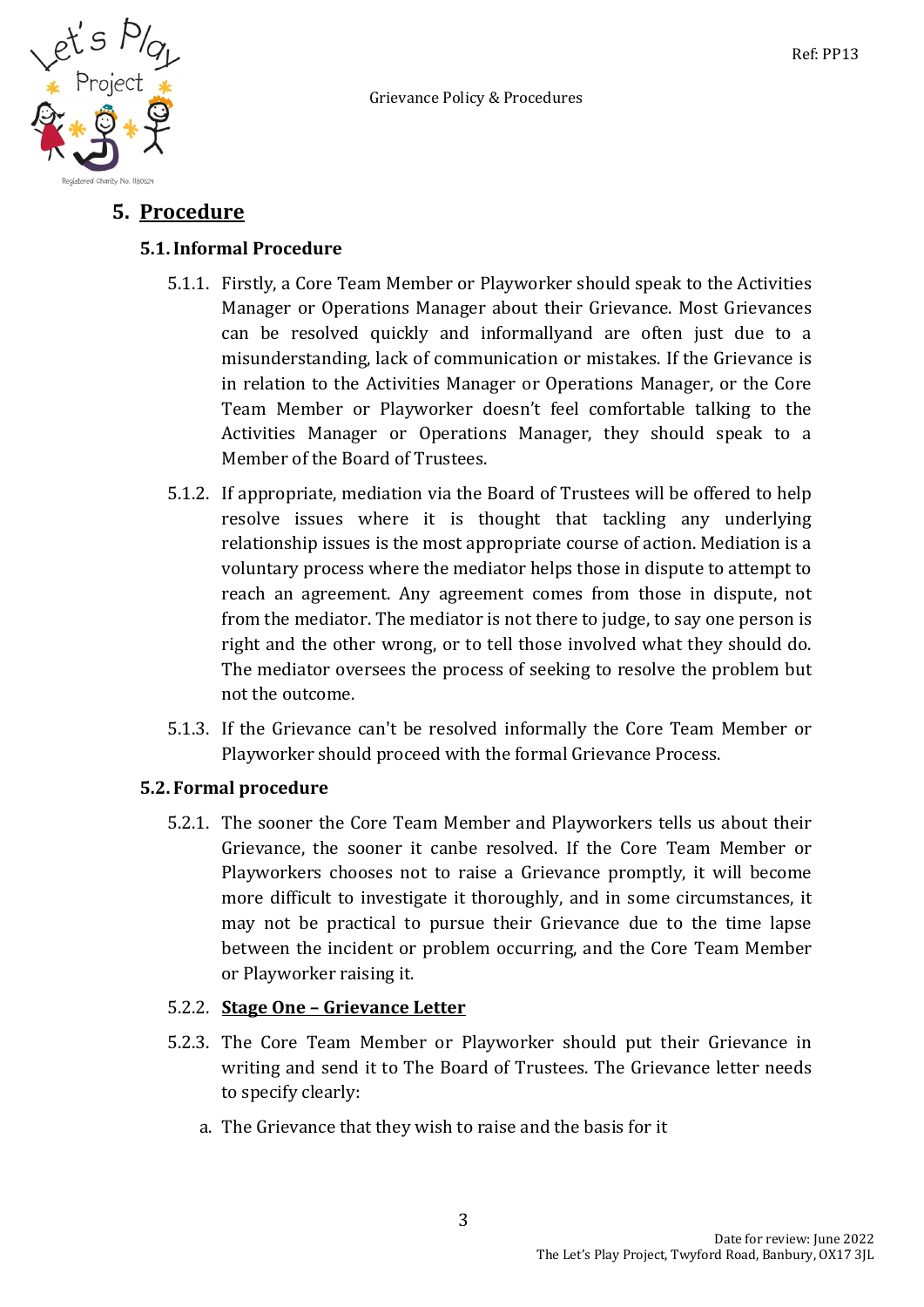



- b. That they have tried to address their Grievance informally first and if not, why not?
- c. Why addressing their grievance informally did not address the situation satisfactorily
- d. What resolution they are seeking
- 5.2.4. It helps to put as much detail in the Grievance letter as is possible for it to be investigated fully. Ideally, the Grievance letter should include the date(s) of any alleged incidents; the person(s) involved; the name(s) of any witness and the facts about what happened.
- 5.2.5. The Board of Trustees will set up a meeting date at which the issues will be discussed. The meeting will be held as soon as reasonably practicable upon receipt of the Grievance Letter. There will be two representatives from Let's Play present at the meeting.
- 5.2.6. The Core Team Member or Playworker has the right to be accompanied during the meeting.
- 5.2.7. The meeting will commence the Grievance Investigation.
- 5.2.8. **Stage Two Grievance Investigation**
- 5.2.9. The Core Team Member or Playworker with the grievance should be made aware of this procedure
- 5.2.10.The Core Team Member or Playworker should be informed that a written record of the discussions will be taken at each stage and that they will be given a copy of the meeting notes and its outcome as soon as possible. On receipt of a formal Grievance letter, the Let's Play Project will allocate a Grievance Chair. This would usually be somebody more senior to the Core Team Member or Playworker who has raised the Grievance and/or any Core Team Member or Playworker who are the subject of the Grievance and will, wherever possible, be the Core Team/s or Playworker/s Line Manager. If the Line Manager is not appropriate, someone unconnected to anyone involved in the Grievance will be allocated.
- 5.2.11.Let's Play take all Grievances seriously and the first stage of the Grievance Investigation enables the Grievance Chair to make sure that they have all the information they need from the Core Team Member or Playworker raising the Grievance to investigate it thoroughly. This will involve meeting with the Core Team Member or Playworker raising the Grievance.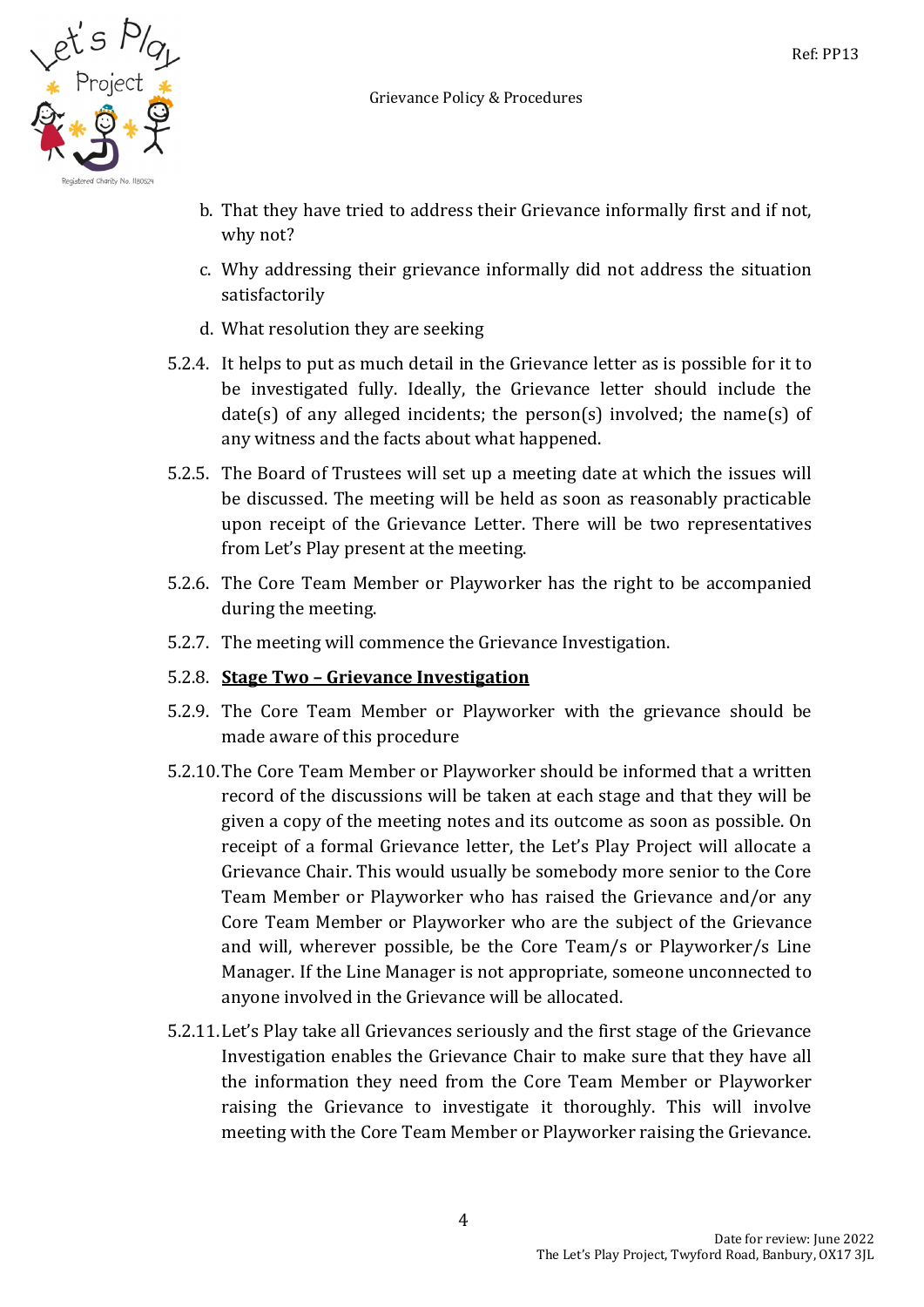

- 5.2.12.The Core Team Member or Playworker and their companions should make every effort to attend the meeting. Reasonable adjustments will also be made to accommodate the needs of a Core Team Member or Playworker with a disability. The Core Team Member or Playworker will be able to set out their case and draw any relevant evidence to the Chair's attention to ensure that evidence is taken into account. There will normally be a note taker/company witness present alongside the Grievance Chair. The written record of the discussion and the outcome will be given to each person attending the meeting.
- 5.2.13.Following the meeting with the Core Team Member or Playworker raising the Grievance, the Grievance Chair will investigate the matter further. It may be that the Grievance Chair needs to meet with the Core Team Member or Playworker raising the Grievance a number of times during the process in order to make sure all areas are being fully investigated. At this stage, the Core Team Member or Playworker do not have the right to be accompanied nor would they normally be provided with copies of any papers or investigatory notes. All Core Team Member or Playworker must cooperate fully and promptly in an Investigation.
- 5.2.14.The Let's Play Project will endeavour to make sure that investigations are undertaken promptly; both because people's recollections of events will fade over time, and because it's important to resolve the matter as quickly as possible for the benefit of all those involved. However, there may be times where this is not possible, for example, when matters are being investigated by the police and any Grievance Investigation would impact negatively on their proceedings. It may take some time to complete the Grievance Investigation, depending on how long the enquiries may take; availability of witnesses etc.

### 5.2.15.

5.2.16.The Let's Play Project may employ the use of external consultants to carry out investigations where appropriate. In these instances, the investigation will be overseen by a member of the Board of Trustees to ensure the consultant acts in a manner consistent with the Grievance Policy.

### 5.2.17.**Stage Three – Grievance Outcome**

5.2.18.Once the Grievance Chair has had a reasonable chance to investigate and consider the Grievance and make all the enquiries they need to, they will decide the outcome. Normally there are three possible outcomes: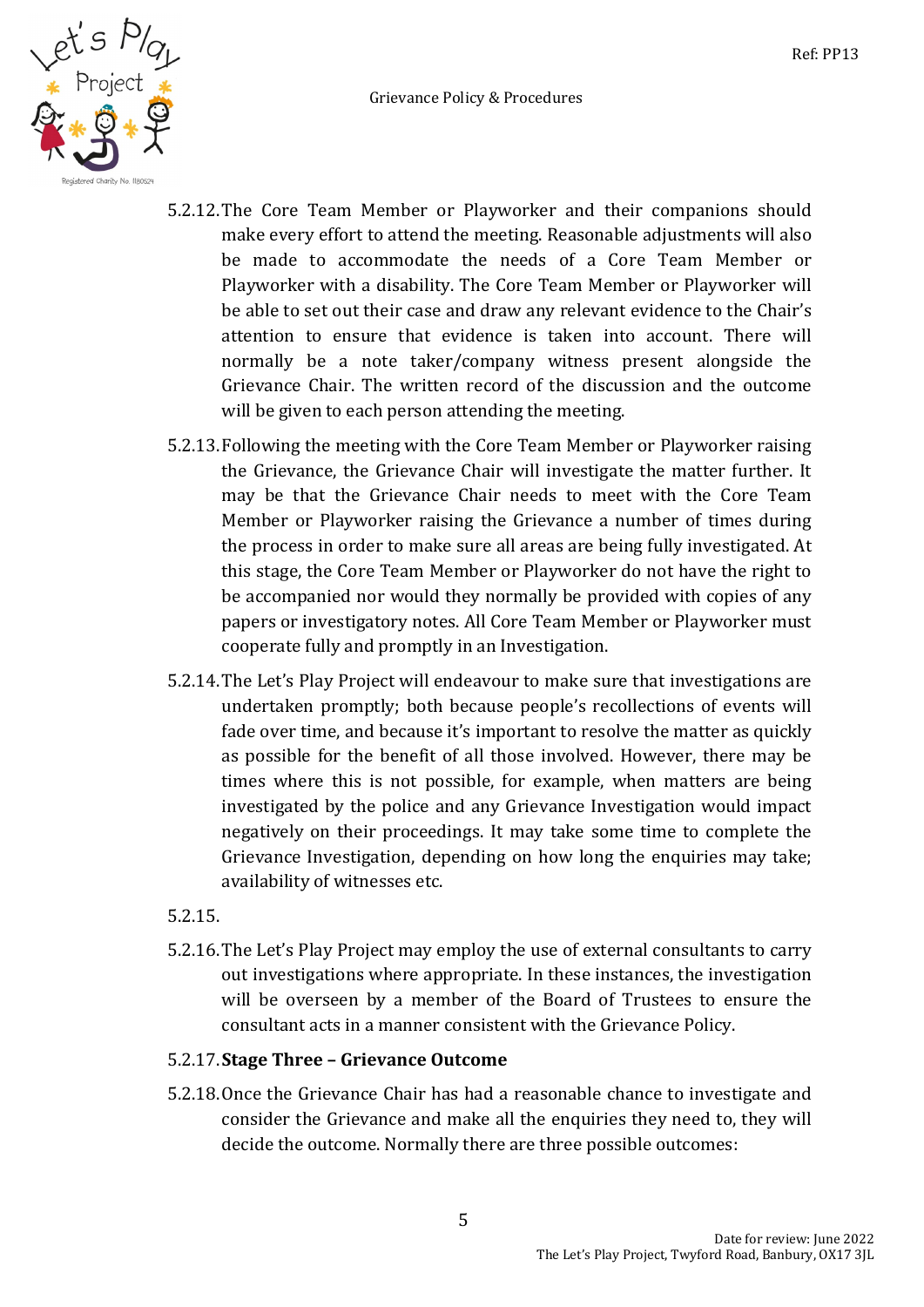5.2.19.The Grievance can be upheld completely (or at least partially); or it can be decided that the Grievance is not upheld or that there is insufficient evidence to reach a conclusion (not proven). The Grievance Chair will decide on what further action, if any, is to be taken.

#### 5.2.20.**Statutory right to be accompanied**

- 5.2.21.The Core Team Member or Playworker attending a Grievance Meeting may bring an appropriate companion. The chosen companion can be a fellow colleague, a trade union representative or an official employed by a trade union. Solicitors, friends or family who do not work for the Let's Play Project are not permitted. The trade union representative must be able to show their identification before proceeding with the meeting. A trade union representative who is not an employee official must have been certified by their union as being competent to accompany the Core Team Member or Playworker. To exercise the right to be accompanied, Core Team Member or Playworker must make a reasonable request. What is reasonable will depend on the individual case. The companion is allowed to address the meeting, to put and sum up the worker's case, respond on behalf of the Core Team Member or Playworker to any views expressed at the meeting and to confer with the Core Team Member or Playworker during the meeting. They do not have the right to answer questions on the Core Team or Playworker's behalf; address the meeting if the Core Team Member or Playworker does not wish it or prevent the Core Team Member or Playworker from explaining their case.
- 5.2.22.Core Team Member or Playworker must provide the name of their companion to the Let's Play Project in advance of the meeting.
- 5.2.23.There is no obligation on any Core Team Member or Playworker to act as a companion if they do not wish to.

### **6. Anonymous Grievances**

- **6.1.**If the Core Team Member or Playworker is not prepared to give their name when raising a Grievance, it makes it very difficult for Let's Play to investigate the Grievance. Therefore, the Let's Play Project cannot deal with Grievances when they do not know who has written it.
- **6.2.**On occasions the Core Team Member or Playworker raising the Grievance may be worried about letting their Line Manager or another colleague know that they have raised a Grievance. If so, they should raise their Grievance in writing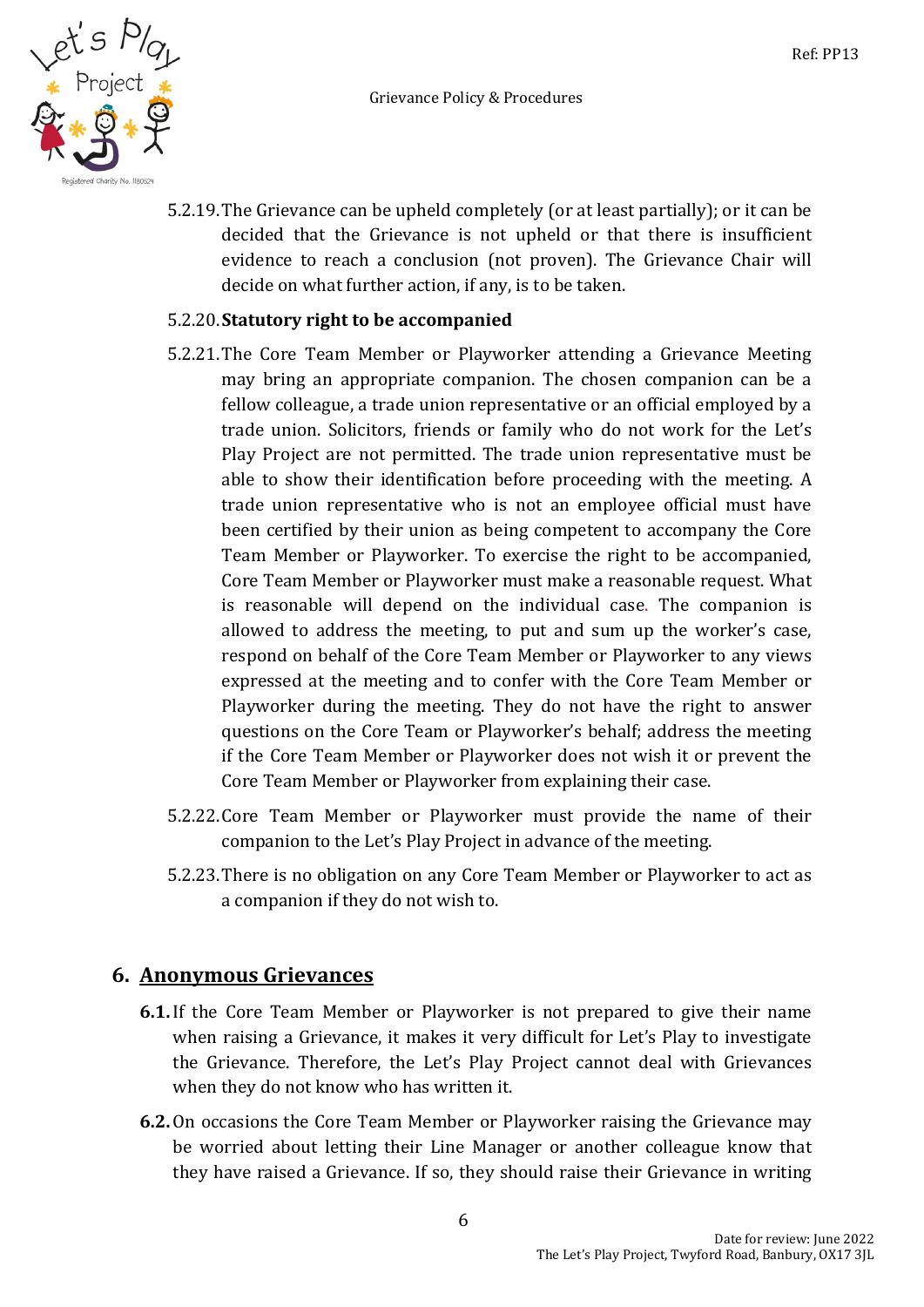

to the Board of Trustees and explain that they are worried about other people knowing. A sensible and fair way of addressing their Grievance without revealing their identity can then be discussed. Unfortunately, this cannot be guaranteed as sometimes the only way to try to resolve an employee's Grievance is to speak to the person they are concerned about.

**6.3.**Whilst the Grievance process is confidential, if an employee brings an issue to our attention & says they do not want the charity to do anything about it, this may not always be possible for the Charity to comply with. For example, the subject matter of the Grievance may be serious or involve other Core Team Member, Playworkers or Young People and the Let's Play Project as the Core Team Member/Playworker owes a Duty Of Care towards all of its Core Team Members, Playworkers and Young People.

## **7. Collective Grievances**

**7.1.** Collective Grievances may arise where a number of people have the same Grievance at the same time. The Core Team, Playworkers and Volunteers are encouraged to follow this Grievance policy on an individual basis rather than raise collective Grievances. Should the Let's Play Project receive a collective Grievance; Let's Play will determine whether it is best heard on an individual basis or collectively as a group.

## **8. Grievances Against Fellow Colleagues**

- **8.1.**A Core Team Member or Playworker may be the cause of Grievances among their colleagues. Where this is the case the individual concerned will be spoken to privately about the concerns of their fellow colleagues. This may resolve the Grievance. Alternatively, if those involved are willing, mediation may be offered.
- **8.2.** Very rarely, a Core Team Member or Playworker raises a Grievance about another colleagues that is so serious that it could result in their dismissal. Grievances like this will be investigated and could lead to action under our Disciplinary Policy. Sometimes, suspension of that individual and/or the person who raised the Grievance may need to be considered; however, this would be unusual.
- **8.3.**If the Grievance results in disciplinary action being taken against another colleague, the Core Team Member or Playworker raising the Grievance will not be given the details of this for reasons of data protection and confidentiality.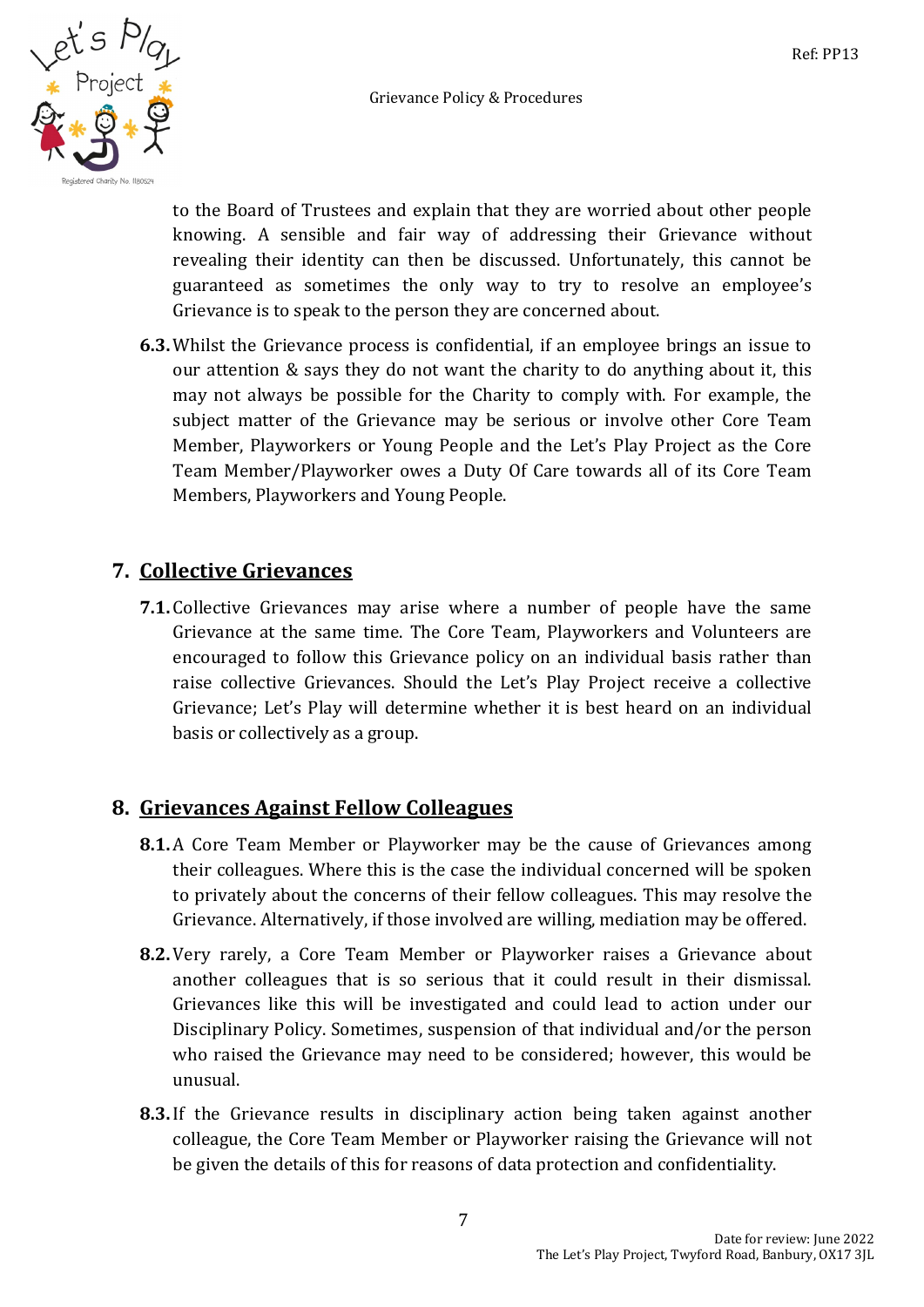



- **8.4.**Raising a false, spurious or malicious Grievance about another colleague is a very serious breach of our Disciplinary Policy and could lead to Dismissal.
- **8.5.**Not telling the truth during a Grievance process (whether as the employee raising the Grievance or as a witness) is a serious disciplinary offence and could lead to dismissal.

# **9. Appeals**

- **9.1.**If the Core Team Member or Playworker with the grievance is not satisfied with the outcome then he/she should appeal in writing, where possible within 7 days of receiving the written record, to a Trustee not previously involved.
- **9.2.**Where the Team Member or Playworker feels the Grievance action taken against them is wrong or unjust they should Appeal against the decision. Appeals should be made to a member of the Board of Trustees with no previous involvement in the Grievance and where possible within 5 working days from receiving notification of the outcome, which may be verbally or in writing. Once 5 working days have lapsed, the individual no longer has the right to Appeal and their Appeal request may be refused.
- **9.3.**Appeals will be heard without reasonable delay and ideally at an agreed time and place. The Appeal can be a review of the Grievance outcome or a reinvestigation depending on the grounds of the Appeal. The Appeal will be dealt with impartially and wherever possible by a senior Core Team Member to the individual who made the original Grievance decision and who has not previously been involved in the case. The Board of Trustees will allocate an Appeal Chair.
- **9.4.**If further investigations are completed before or during the Appeal process, the Core Team Member or Playworker making the Appeal will be provided with a reasonable opportunity to consider any information before the Appeal Hearing is completed.
- **9.5.** Core Team Members or Playworkers have the right to be accompanied at their Appeal Hearing. The chosen companion can be a fellow colleague, a trade union representative or an official employed by a trade union. Solicitors, friends or family who do not work for The Let's Play Project, are not allowed.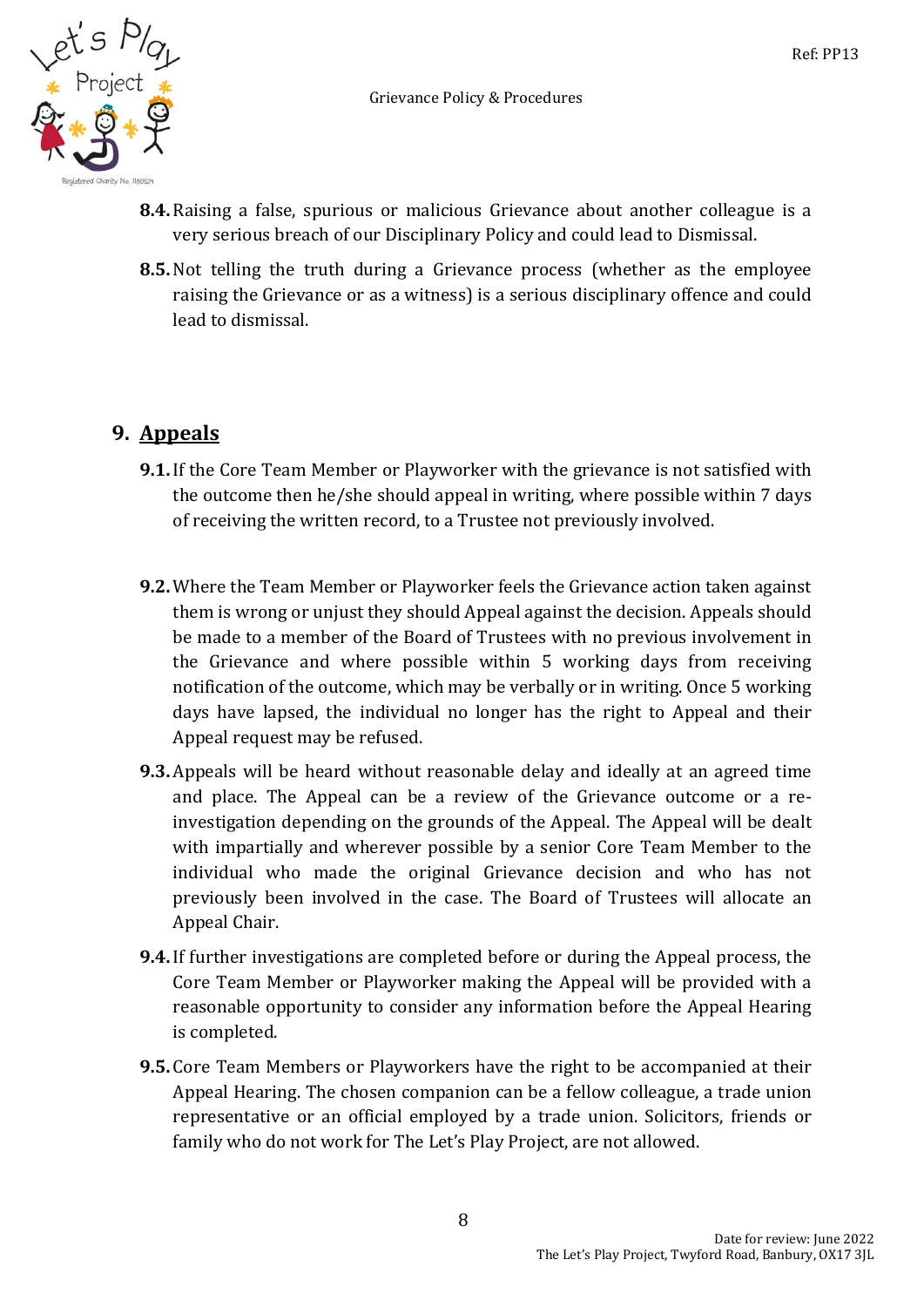

- **9.6.** The Core Team Member or Playworker must take all reasonable steps to attend the Appeal Hearing. Reasonable adjustments will also be made to accommodate the needs of an individual with a disability.
- **9.7.**An Appeal may result in the original outcome being confirmed or over-turned completely.
- **9.8.** Core Team Member or Playworker will be informed in writing of the outcome of their Appeal as soon as possible and there will be no further right of Appeal.
- **9.9.** Sometimes the individual may try to raise the same Grievance more than once. If all the steps of the Grievance policy have already been gone through once, there is no obligation to hear the same Grievance again.

## **10.Raising Grievances after leaving the Let's Play Project**

**10.1.** If a Core Team Member or Playworker raises a Grievance after they have left our employment, there is no obligation to deal with the Grievance if it is considered that there is no longer any real purpose in doing so or in practice (since the employee has left) there is nothing meaningful that Let's Play can do to resolve the Grievance.

## **10.2. Handling Grievances raised during disciplinary, capability or redundancy proceedings**

- 10.2.1.If during Disciplinary or Capability proceedings the individual raises a Grievance about the manner in which the matter is being handled it is not usual to suspend the process as such matters should be addressed through the Appeal process.
- 10.2.2.In the exceptional event that the Grievance raises issues in relation to the handling of the Disciplinary or Capability matter which are considered serious enough to suspend the process, the Grievance will be handled in accordance with this policy.
- 10.2.3.In Redundancy situations all Grievances should be addressed via the Consultation or Appeals process. This policy does not relate to Redundancy situations and therefore no Grievances will be heard during a Redundancy situation.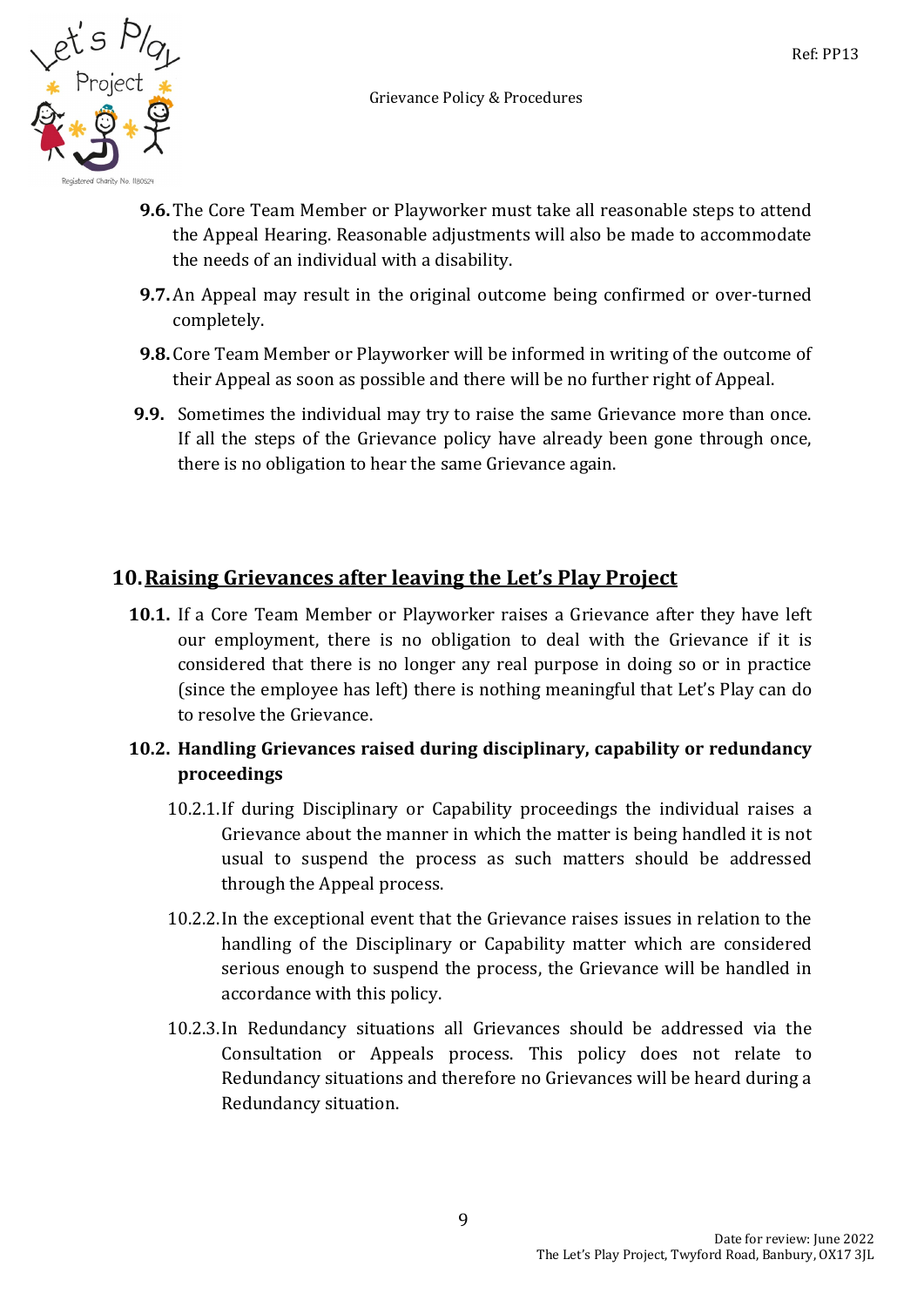

# **11. Confidentiality and Record Keeping**

- **11.1.** All individuals involved in the Grievance process must keep all information confidential or they may find themselves subject to Disciplinary action for breach of trust and confidence and/or data protection. Core Team Members or Playworkers involved in the process must not divulge information about any suspension, investigation or meetings except to individuals who are legitimately involved.
- **11.2.** Written records of Grievance cases will be held confidentially and in accordance with current GDPR by the Let's Play Project**.** Records will include the nature of the Grievance, the investigation findings, what was decided, and actions taken, the reasons for the actions, whether an Appeal was lodged, the outcome of any Appeal, subsequent developments and any meeting notes.

# **12.Recording & Minutes of the Meetings**

**12.1.** The Let's Play Project will allow individuals access to minutes of any meetings that relate to them. Records will be kept of any meetings held and copies issued to all concerned. They will be held on file for 12 months and retained in accordance with current GDPR.

# **13.Legal Status of this Policy**

**13.1.** This policy does not give rise to any contractual or legally enforceable rights for employees although it does create legal rights for Let's Play. Changes can be made to all or any part of this policy in any way, at any time and for any reason. Notice does not have to be given prior to the change.

For allegations regarding Safeguarding issues against staff and volunteers, contact:

Alison Beasley – Interim Designated LADO Telephone: 01865 815956 Mobile: 07833 436649 Email: [alison.beasley@oxfordshire.gov.uk](mailto:alison.beasley@oxfordshire.gov.uk)